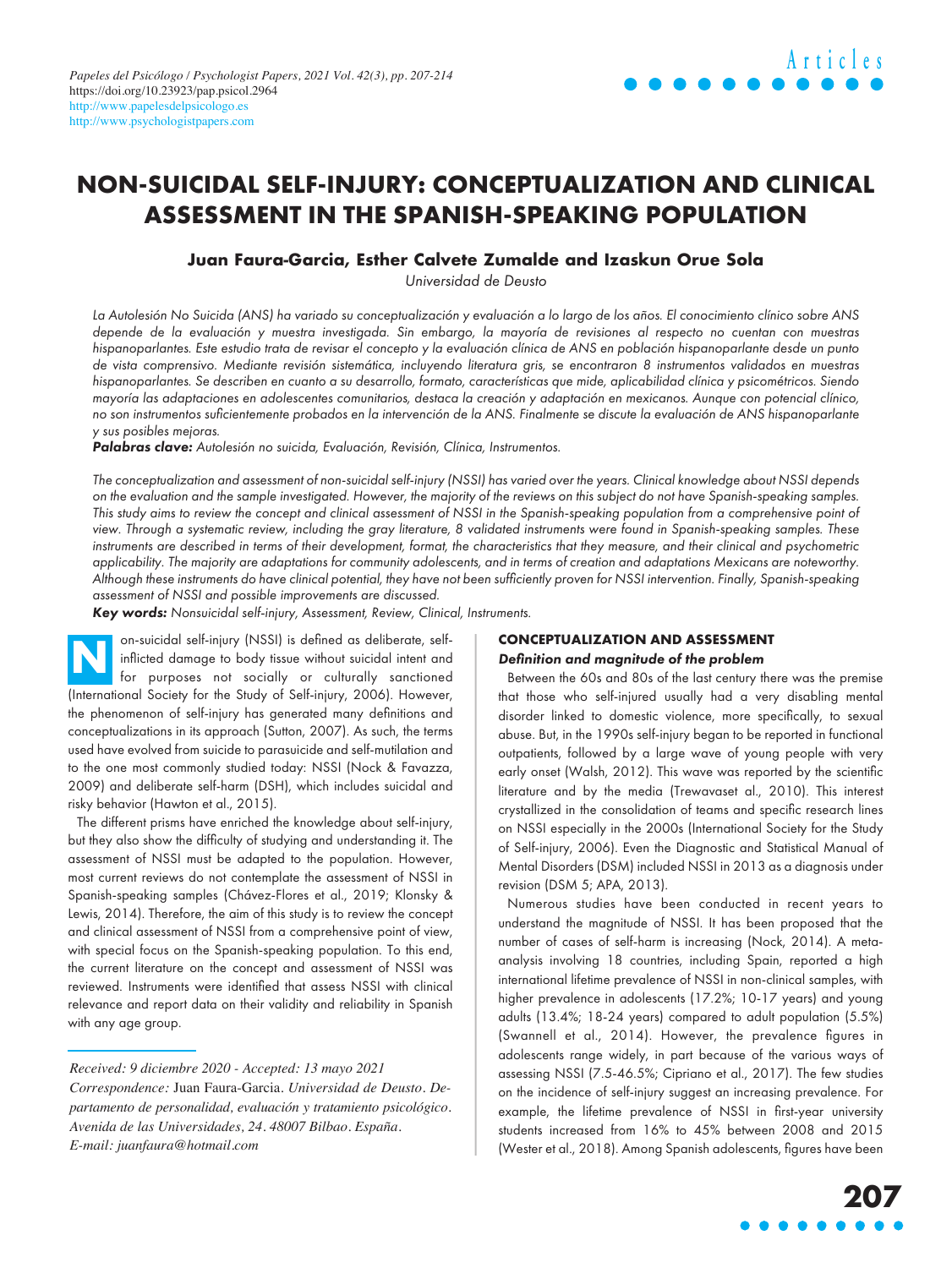found of more than half of them reporting some NSSI in the past year, with one third being considered severe (e.g., cutting; Calvete et al., 2015), and in adolescent outpatients approximately one in five performed NSSI at least once in their lifetime (Neira et al., 2015).

The different conceptualizations, populations studied, and evaluation systems have made a more refined consensus on the prevalence of NSSI complicated. Moreover, as they do not allow a clear representation of the real prevalence, they make it difficult to determine its incidence. Methodological factors have been found to contribute half (51.6%) of the heterogeneity in prevalence figures (Swannell et al., 2014). Thus, the form of assessment can increase or decrease the prevalence estimate, with higher prevalences being associated with assessment by checklist (vs. yes-or-no response format; Morales et al., 2018), specifying a greater number of methods, incentives for participation, anonymity, self-administered format (vs. interview), and focus on NSSI or DSH (vs. other constructs).

Although it is a behavior that begins in adolescence (13-16 years; Muehlenkamp et al., 2018) and declines in young adults (Plener et al., 2015), its intervention should not be overlooked, as a single episode of NSSI correlates significantly with comorbid conditions such as suicide and psychological distress (Whitlock et al., 2006). Even the adolescents with less frequency and unstable repetition have also been associated with higher levels of stress, anxiety, NSSI, and difficulties in emotional regulation in adulthood (Daukantaitė et al., 2020).

The risk factors most predictive of NSSI are having a previous history of NSSI, belonging to personality cluster b (antisocial, borderline, histrionic, and narcissistic), and hopelessness, as well as previous suicidal thoughts and behaviors, exposure to peer NSSI, diagnosis of depression, depressive symptoms, eating disorder, female gender, externalizing psychopathology, internalizing psychopathology, affective dysregulation, family-related variables, peer victimization, and negative self-concept (Fox et al., 2015; Valencia-Agudo et al., 2018). Although psychiatric comorbidity is not common in community youth, NSSI is also seen in post-traumatic stress disorder, anxiety, dissociative, obsessive-compulsive, and antisocial personality disorders (Walsh, 2012).

An important aspect that has been the subject of study is the relationship between NSSI and suicide. According to the interpersonal theory of suicide, self-injurious behavior may increase the likelihood of committing suicide (Joiner et al., 2012). On the other hand, NSSI may serve as a suicide avoidance behavior (Klonsky, 2007; Kraus et al., 2020; Suyemoto, 1998). Although NSSI and suicide have been suggested to be part of one dimension, the correlates of the two concepts consistently differ across the research (Walsh, 2012): in NSSI the physical harm is small, repetitive, and more than one method is often used; NSSI is estimated to be 40 times more prevalent and its intentionality is to modify consciousness, but not to eliminate it; the psychological pain is considered intermittent and uncomfortable rather than long-lasting and unbearable, other options are found, and it is a temporary solution. Therefore, the assessment for suicide differs from that for NSSI in its defining characteristics.

#### Assessment determines the evidence

Numerous models have been developed to explain NSSI, with emphasis on different aspects such as interpersonal factors (Suyemoto, 1998), suicide (Joiner et al., 2012), cognition and emotion (Hasking et al., 2017), neurological functions (Liu, 2017), and an integration of factors (e.g., Nock, 2014). However, the selfinjurious episode is usually described similarly in most models. Broadly speaking, it begins with increasing distress that is neither resolved nor endured. The impulse to self-injure increases until the selfinjury is performed, at which point the psychological tension subsides, relieving the person. The most consensual evidence currently available explains that this reinforces NSSI as an emotional modulation strategy (Nock, 2014).

Current assessment instruments are sensitive to different conceptualizations of self-injury. Thus, self-injury research has generated different assessment instruments resulting from the combination of (1) the different ways of measuring (e.g, selfreport/interview or dichotomous/Likert), (2) occurrence (e.g., last year/lifetime), (3) the concept of self-injury (e.g., NSSI/DSH), (4) specific aspects of the self-injury spectrum of research interest (e.g., functions or urgency), and (5) type of population (e.g., clinical/community or a certain culture). Thus, we have a large number of instruments to measure self-injury, many of which measure NSSI. However, most of them have not been tested for validity and many of them have not been tested for reliability (Faura-Garcia‐et al., 2021).

#### Evaluate to intervene

A correct assessment must measure what it intends to measure (validity) and it must do so in an accurate, stable, and consistent manner (reliability). Moreover, it must not be harmful. This fear has led to ethical proposals for NSSI research with minors (Hasking et al., 2019; Singhal & Bhola, 2017). A meta-analysis reports that asking adolescents about NSSI does not increase frequency or urgency, rather the probability of help (Polihronis et al., 2020).

The assessment, intervention, and conceptualization of NSSI have also been mutually influenced. Emotional regulation group therapy for NSSI (Gratz, 2007) emerged after the research of the experiential avoidance model (Chapman et al., 2006) with instruments previously created by the same authors (Deliberate Self-Harm Inventory; Gratz, 2001). In contrast, dialecticalbehavioral therapy (Linehan, 1993) led to the creation of the Suicide Attempt Self-Injury Interview (Linehan et al., 2006). More recently, following the approach of NSSI recovery through stages of change (Kruzan & Whitlock, 2019), its authors are creating the timely scales to assess Decisional Balance, Processes of Change, and Self-Efficacy for NSSI (Kruzan et al., 2020). In other cases the results of other instruments have generated a model and this in turn a new instrument, for example the factorization of the Functional Assessment of Self-Mutilation (Lloyd, 1997), led to the 4-function model of NSSI (Nock & Prinstein, 2004) and later the design of the Self-Injurious Thoughts and Behaviors Questionnaire-Nonsuicidal (Nock et al., 2007).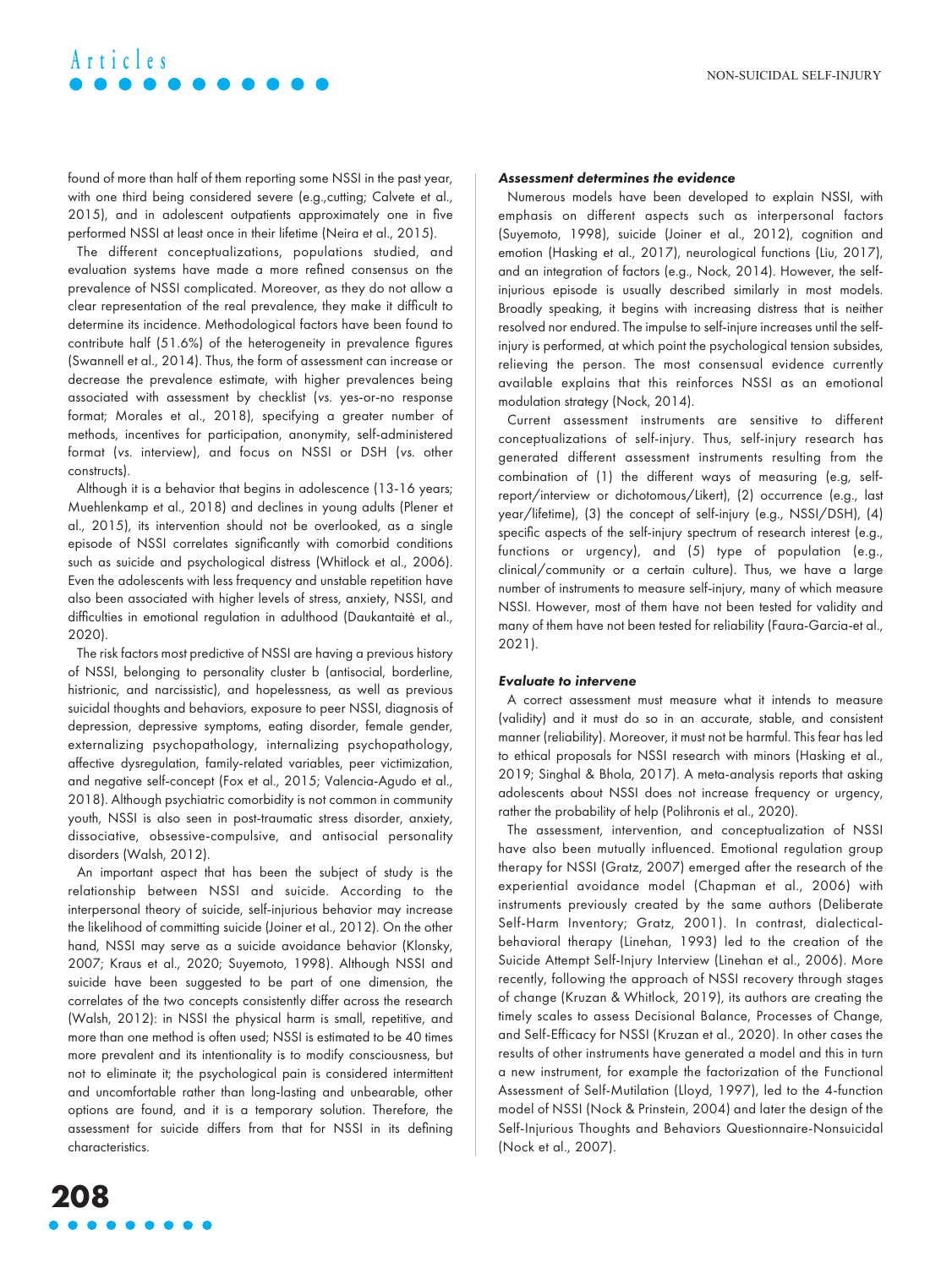#### **SPANISH ASSESSMENT INSTRUMENTS**

A search was conducted in MEDLINE, EMBASE, PsycTESTS, PsycINFO 1806 - present, ProQuest Psychology Database, Psychology Database, and PsycARTICLES 1894 - present, until August 2020. The search filter was: («non-suicidal self-injury» or «self-destructive behavior» or «self-injurious behavior» or «self-harm» or «deliberate self-harm» or «self-inflicted wounds» or «selfmutilation») and («assessment» or «instrument» or «measurement» or «measure» or «test» or «questionnaire» or «interview» or «scale») and («reproducibility» or «methods» or «validity» or «valid» or «reliability» or «reliable» or «sensitivity» or «psychometrics\*» or «item response theory»). In relation to the gray literature, we searched ProQuest Dissertations & Theses Global, OpenGrey, and Google Scholar, as well as reference manuals on self-injury, its assessment, intervention, and clinical treatment.

Eight instruments were selected from the search performed. Although most of them were created for basic research purposes, the ones with clinical potential and data on their validity and reliability in Spanish speakers were selected: Cédula de Autolesiones sin intención suicida basada en el DSM-5 - Métodos, Cédula Diagnóstica de Autolesiones, Cuestionario de Riesgo de Autolesión, Functional Assessment of Self-Mutilation, Inventory of Statements About Self-Injury, Impulse, Self-harm and Suicide Ideation Questionnaire for Adolescents, Self Harm Questionnaire, and Self-Injurious Thoughts and Behaviors Interview. The Mexican version of the Deliberate Self-Harm Inventory (Castro Silva et al., 2017) was not included due to insufficient validity and reliability data.

### Cédula de Autolesiones sin intención suicida basada en el DSM-5 - Métodos (Self-Injury Questionnaire without Suicidal Intent based on DSM-5 – Methods; CA-M)

The Cédula de Autolesiones (Albores-Gallo et al., 2014) was developed in a sample of Mexican adolescents, and it is based on the DSM-5 diagnosis of NSSI, including 63 items. Although they did not report sufficient psychometric data, later Vilchez (2019) validated only the methods of self harm (CA-M) section in Ecuadorian university students. The CA-M is a self-report with 12 items. It measures method and frequency by asking «Have you ever intentionally hurt yourself to the point of causing bleeding or pain in the following way?» across 12 methods (e.g., cutting your skin) with a 5-point Likert response from "never" to "always". It has two dimensions: self-injury under the skin and above the skin. The evidence on its internal consistency is positive but limited, and, although two factors were found, there is insufficient data to assess its validity (Faura-Garcia‐et al., 2021). One limitation is that the methods section by itself does not distinguish NSSI from selfinjury with suicidal intent, the differentiation of which requires the full instrument (Albores-Gallo et al., 2014), which moreover has not been validated.

### Cédula Diagnóstica de Autolesiones (Self-Injury Diagnostic Form; CDA)

The CDA is a self-report developed and validated by Emiliano (2014) with a community and clinical sample of Mexican adolescents. It was designed for the identification of suicidal and nonsuicidal self-injury through a diagnostic algorithm based on the DSM-5 proposal of NNSI. Most of its 84 items have a yes/no format and its administration takes 10 to 15 minutes. It is one of the instruments in Spanish that evaluates the most characteristics of NSSI: functions, frequency, method, history, urgency, suicide, drugs, measured and psychological assistance, first time, ideation, disclosure, group practice, pre- and post-episode, NSSI interference, cessation, affect, area, and risk behaviors. It proposes three dimensions (methods, thoughts, and dysfunction) capable of discriminating between the clinical and community sample, which have cut-off points with adequate sensitivity and specificity. It showed excellent internal consistency and favorable correlations for concurrent and divergent validity. Despite the favorable psychometrics, it did not pass the exhaustive screening, it has only been validated on one occasion, and no other studies using the instrument have been found (Faura-Garcia‐et al., 2021).

**Articles**

# Cuestionario de Riesgo de Autolesión (Self-Injury Risk Questionnaire; CRA)

Recently designed through a literature review, the CRA aims to assess the risk of self-injury by measuring the intention to initiate selfinjurious behavior, function, frequency, method, first time, suicide intention and attempt, difficulty in stopping, and group influence (Solis-Espinoza & Gómez-Peresmitré, 2020). Its 17 self-reported items were validated in Mexican adolescent students with intention to self-harm. In addition to having an open-ended response, it evaluates four methods and 9 motives for self-injury. The occurrence of selfinjury at any time in life is measured through four different items that enable the classification of self-injury as NSSI. Three sub-dimensions were found: frequency (number of episodes and 4 Likert responses from "0 times" to "more than 6"), addictive effect (5 Likert responses from "not at all" to "very much") and social contagion (yes/no). With a single test, its internal consistency has shown limited positive evidence and limited negative evidence for structural validity (Faura-Garcia‐et al., 2021).

# Evaluación Funcional de la Automutilación (Functional Assessment of Self-Mutilation; FASM)

This is a self-report developed through literature review in clinical and normative population (Lloyd, 1997). It has been validated in North American clinical samples of adolescents and adults (Klonsky et al., 2015; Nock & Prinstein, 2004). It is a highly evaluated instrument with the objective of knowing its subdimensions for classifying the functions of NSSI. It was validated in Spanish community adolescents and young adults (Calvete et al., 2015), finding four sub-dimensions (negative and positive automatic reinforcement, and negative and positive social reinforcement), which are organized in two groups (automatic and social reinforcement). The 37 items of the Spanish adaptation evaluate, first through ten forms of self-injury, the occurrence, obtaining of medical treatment, and frequency in the last year using a 5-point Likert scale (0 times, 1 time, 2-5 times, 6-10 times and > 11 times), after which it asks how long the behavior was contemplated previously, age at the first episode, once in life occurrence, occurrence under the influence of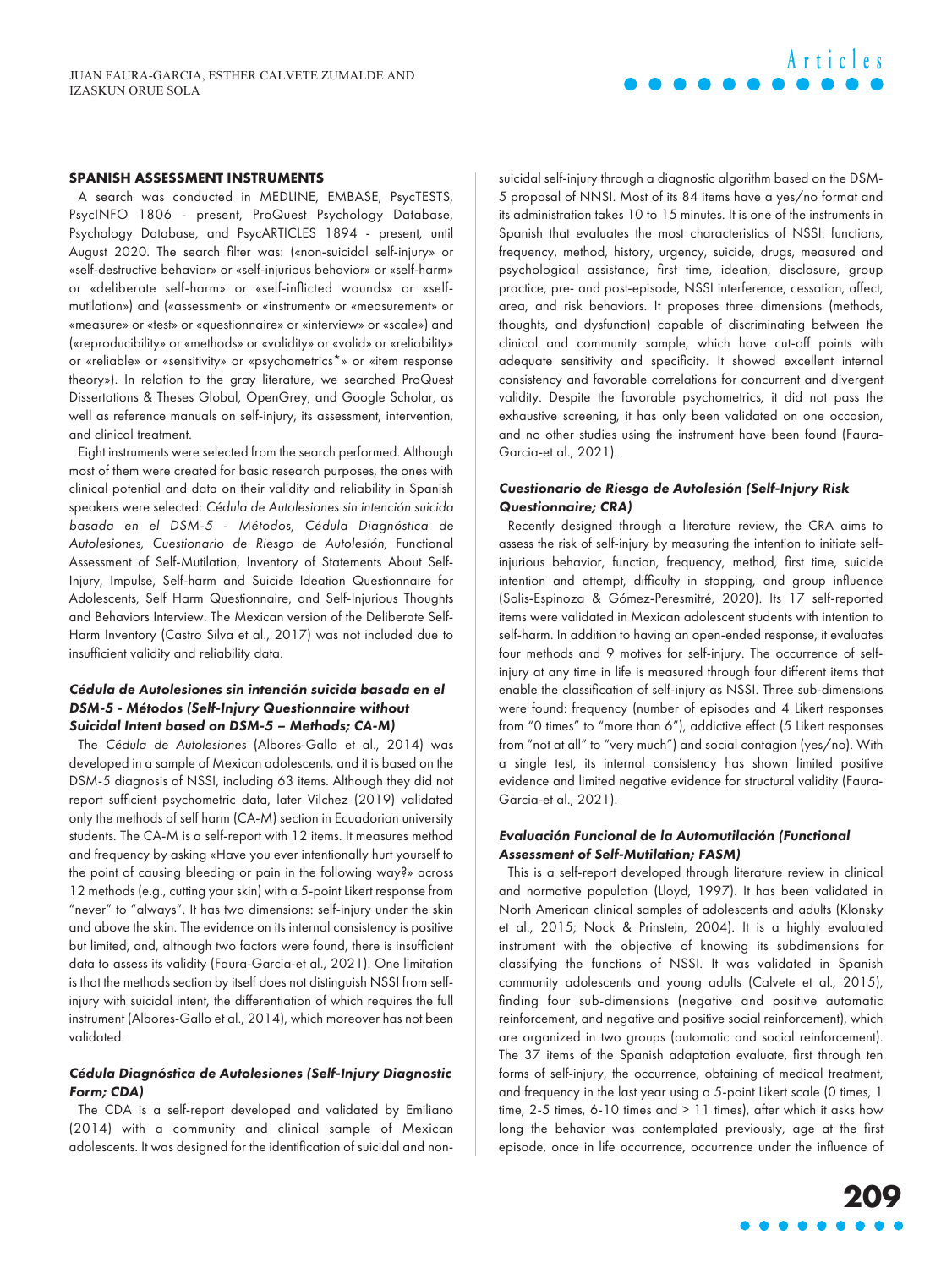drugs or alcohol, degree of physical pain during the self-injurious episode, and whether there was suicidal intent. Finally, it assesses the functions by asking the frequency of 22 reasons for self-injury ("never", "rarely", "sometimes", and "quite often"). It has shown positive and limited evidence regarding its structural validity and internal consistency (Faura-Garcia‐et al., 2021).

## Inventario de Declaraciones sobre Autolesión (Inventory of Statements About Self-Injury; ISAS)

The ISAS was designed in self-report format based on the literature review on the functions of NSSI (Klonsky & Glenn, 2009). It has shown strong positive evidence on hypothesis testing for construct validity, moderate positive evidence for internal consistency, and limited positive evidence for criterion validity. It has been validated in Spaniards adolescents and adults with eating disorders (Pérez et al., 2020) and Mexican university students with a history of NSSI (Castro Silva et al., 2016). Through 39 items it evaluates, first, the frequency (number of times) of 12 intentionally performed self-injurious methods without suicidal intent throughout life, after which it measures urgency, history, pain, group practice, first time, and intention to stop, followed by 13 functions with a three-point scale ("not relevant", "somewhat relevant", and "very relevant"). While in Spaniards the two subdimensions reported by its creators (interpersonal and intrapersonal functions) were detected, in Mexicans seven were detected. Both versions have shown limited positive evidence regarding their internal consistency and hypothesis testing of construct validity, while the Spanish version also shows evidence for structural validity and reliability (Faura-Garcia‐et al., 2021). Additionally, it has been adapted to Chilean adolescents (Castro & Kirchner, 2018), but there were not sufficient psychometric data for evaluation.

# Impulsividad, Autolesión No Suicida e Ideación Suicida en Adolescentes (Impulse, Self-harm and Suicide Ideation Questionnaire for Adolescents; ISSIQ-A)

The ISSIQ-A is an adolescent version of the ISSQ (Carvalho et al., 2015), created through literature review. It includes 56 items with four-point scale response ("it never happens to me" to "it happens to me all the time"). It is divided into four parts that measure impulse, selfinjury, risk behavior, and suicidal ideation. It assesses frequency, method, function, first time, group practice, stopping, and pain. Although it measures the broad concept of self-injury (conceptualized as DSH), the section on suicidal intent allows the assessment of NSSI. In addition, a Mexican version of the ISSQ validated in adolescent and young adult students has recently been adapted (Chávez-Flores et al., 2018). This version showed limited positive evidence regarding its structural validity, internal consistency, and hypothesis testing of construct validity, and limited negative evidence of its reliability (Faura-Garcia‐et al., 2021).

### Cuestionario de Autolesionismo (Self Harm Questionnaire; SHQ)

The SHQ is a self-report focused on identifying self-injurious behavior and ideas and assessing the last self-injurious episode (Ougrin & Boege, 2013). It has been adapted for Mexican adolescents (García-Mijares et al., 2015). It takes approximately 15 minutes to complete 15 items. The first three screening questions determine the presence and frequency of suicidal and non-suicidal self-injurious behavior, while the following questions assess the last self-injurious episode in relation to when it occurred, the method, motivation, experience during the self-injury, its purpose, substance use, planning, consequences, execution, and disclosure. Although it asks about DSH, it can be used to report on NSSI since it asks about suicidal intent. The Mexican version has a sensitivity to detect selfinjury of 97.96% and a specificity of 54.39%. Predictive values were similar to the original ones (PPV: 64.86%, NPV: 96.88%).

### Escala de Pensamientos y Conductas Autolesivas (Self-Injurious Thoughts and Behaviors Interview; SITBI)

The SITBI is an extensive 169-item structured interview (Nock et al., 2007) that assesses NSSI thinking and behavior in its last two modules (suicidal ideation, suicidal plan, suicidal gestures, suicide attempts). NSSI thinking and then NSSI behavior are assessed with respect to presence (functioning as a screen to continue the interview or not), frequency (number of episodes in lifetime, year, month, week), 11 methods, age of onset, four functions, 10 precipitants, severity of episode, drug use at the time, medical treatment, social influences, intensity, and the respondent's estimated probability of future NSSI. Most are answered with a number or using a five-point scale. This instrument has been widely used and has validated adaptations in Spanish, German, and Italian, in addition to the short, short self-report, and Hebrew versions, whose psychometrics we have not been able to access. The Spanish version validated in adults hospitalized in psychiatric units (García-Nieto et al., 2013) has shown limited positive evidence of hypothesis testing of construct validity and limited negative evidence of reliability (Faura-Garcia‐et al., 2021).

# **CONSIDERATIONS ON THE SPANISH-SPEAKING ASSESSMENT OF NSSI**

The review shows that most of these instruments are adaptations of others created with non-Spanish-speaking samples of community adolescents and are less than five years old. The creation (and adaptation) with Mexican participants stands out, perhaps due to the research and media attention on self-injury in the last decade in the country. However, some of the research is of low dissemination and scientific impact. Although there is positive evidence on the validity and reliability of most of the instruments, more studies are needed to examine their psychometric properties. In terms of their clinical applicability, screening and diagnosis stand out, but they lack adequate properties for assessment during clinical intervention. Although they do not measure the full range of characteristics assessed by specific NSSI instruments with clinical relevance, they do include most of them, such as function, frequency, method, previous history of NSSI, and the urgency or impetus to perform it (Faura-Garcia‐et al., 2021).

There are instruments with clinical potential that have been created recently with Hispanic populations, but they are not sufficiently proven instruments for intervention (e.g., without sensitivity to change or identification) nor have they been designed for specific intervention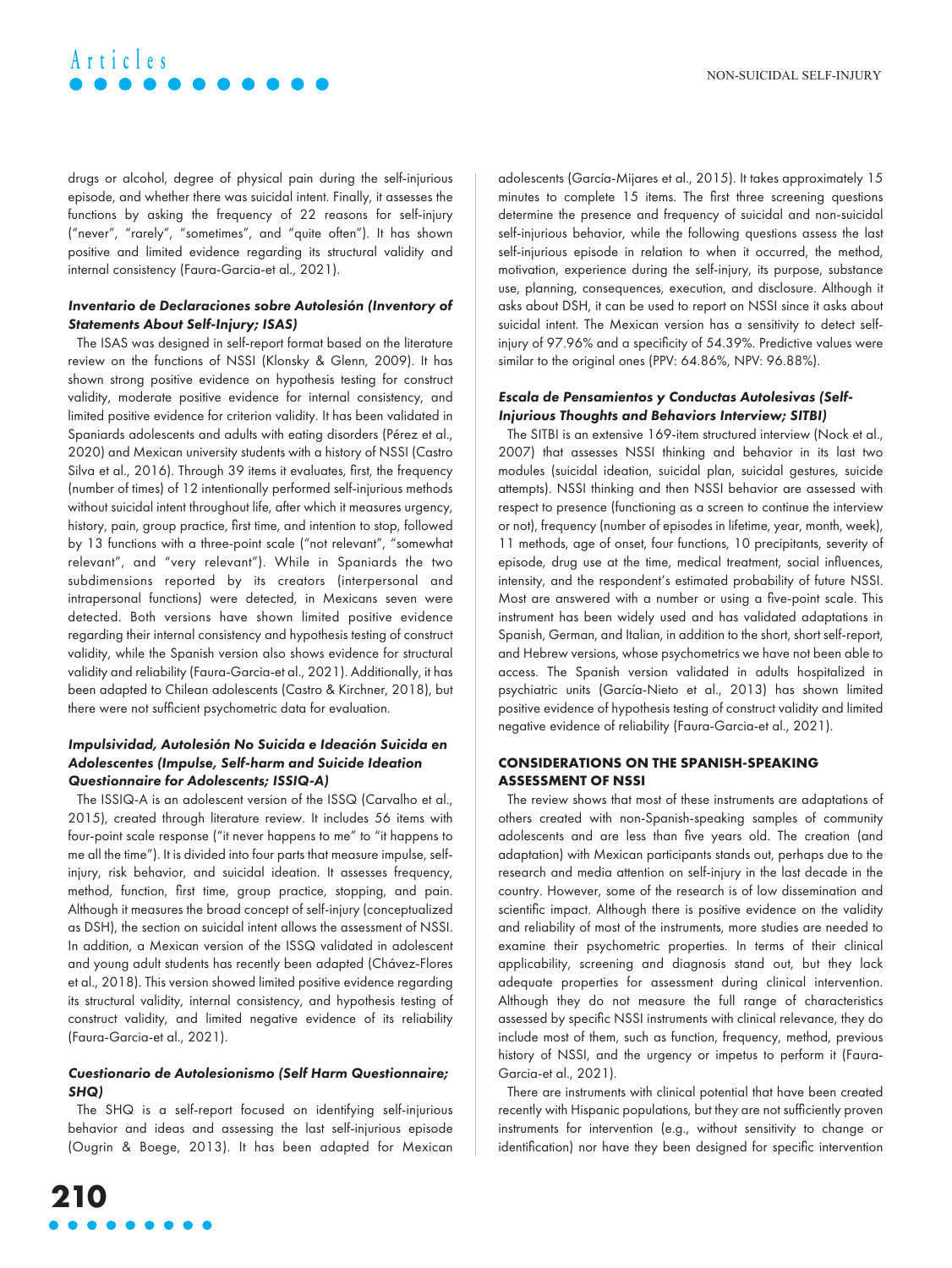for NSSI. However, it is important to note that there also do not appear to be instruments that have been shown to be sufficiently suitable for intervention in NSSI in other languages (Lengel & Denise, 2019).

As most instruments are self-reported, it is possible that the assessment of NSSI is susceptible to reporting bias, as it depends on the respondent's honesty, memory, awareness, and understanding of the items (Fliege et al., 2006). On the other hand, the low help solicitation and stigma that are common in self-injury (Rowe et al., 2014) may increase the reliability of self-report compared to interview.

#### Evaluation Depends on Sample and Researcher Country

The few cross-cultural studies on self-injury have found some cultural and cross-country differences (Brunner et al., 2014; Madge et al., 2011). An evaluation that considers not only the age of the sample, but also its country and culture, therefore seems necessary. Approximately one in six validations of NSSI instruments has been in Spanish (Faura-Garcia‐et al., 2021).

Historically, DSH has been most studied in Europe and Australia and NSSI in the United States and Canada. Although the recent entry of new countries has blurred the two blocks (Mannekote Thippaiah et al., 2020), it has been suggested that the lower prevalence of NSSI in the UK is related to the methodology used (Swannell et al., 2014).

An element of complexity lies in the fact that the same instrument often assesses self-injury by reporting DSH, NSSI, and suicide at the same time. Thus, it is at the discretion of the researcher to decide which of the cases detected by the assessment instrument correspond to which concept of self-injury. These decisions may not be conscious, and they may be difficult and/or opaque to the reader. This would question the replicability of the results and could also explain some disparities between similar studies (Washburn, 2019). In order to be able to correctly interpret the research results, it seems indispensable to have standardization of assessment, a thorough understanding of assessment, and correct reporting of results.

#### Possible Improvements

It is important to promote the creation of instruments that are not based on the mere description of the behavior, its relation to suicide, or diagnostic classification, as is the case with older instruments (Faura-Garcia‐et al., 2021). Instead, they should be created based on well-defined explanatory conceptualizations, ad hoc creation, or improvement of already validated instruments. Another handicap to be overcome is the scarce study of their psychometrics, the indiscriminate use (e.g., not being appropriate for the sample), or the creation of new instruments as a result of instrumental amalgamations without justification.

In addition, it is necessary to investigate how the difference in format determines the measurement. In order to know the incidence of reporting bias in self-reported formats and, on the other hand, the disadvantages of the interview, we propose the comparison of the two formats together with other sources of information (e.g., tutors) during validation. The tendency to psychometrically evaluate only parts of the instrument should also be avoided. NNSI assessment and

treatment would be improved through other fields of research (e.g., new technologies), designing specific instruments for intervention and prevention, as well as comparison between instruments and over time. In summary, future directions on improving NNSI assessment in Spanish-speaking population should aim at the much demanded standardization (Klonsky & Lewis, 2014), knowing the current limitations of the instruments, and through the testing of concepts and definitions for self-injury, validation, and knowledge of psychometric properties, as well as their adequacy or creation for use in the field of intervention and prevention.

#### **FUNDING**

This research has been supported by a grant from the Government of Spain (Ref. FPU17 / 05831), the Government of the Basque Country (Ref. IT982-16) and the Alicia Koplowitz Foundation.

#### **CONFLICT OF INTEREST**

There is no conflict of interest.

#### **REFERENCES**

- Albores-Gallo, L., Méndez-Santos, J. L., Luna, A. X.-G., Delgadillo-González, Y., Chávez-Flores, C. I., & Martínez, O. L. (2014). Autolesiones sin intención suicida en una muestra de niños y adolescentes de la ciudad de México [Self-injury without suicidal intent in a sample of children and adolescents in Mexico City]. Actas Españolas de Psiquiatría, 42(4), 159–168.
- American Psychiatric Association. (2013). Diagnostic and Statistical Manual of Mental Disorders: DSM-5TM, 5th ed. American Psychiatric Association.<https://doi.org/10.1176/appi.books.9780890425596>
- Brunner, R., Kaess, M., Parzer, P., Fischer, G., Carli, V., Hoven, C. W., Wasserman, C., Sarchiapone, M., Resch, F., Apter, A., Balazs, J., Barzilay, S., Bobes, J., Corcoran, P., Cosmanm, D., Haring, C., Iosuec, M., Kahn, J.-P., Keeley, H., … Wasserman, D. (2014). Lifetime prevalence and psychosocial correlates of adolescent direct self-injurious behavior: A comparative study of findings in 11 European countries. Journal of Child Psychology and Psychiatry, 55(4), 337–348.<https://doi.org/10.1111/jcpp.12166>
- Calvete, E., Orue, I., Aizpuru, L., & Brotherton, H. (2015). Prevalence and functions of non-suicidal self-injury in Spanish adolescents. Psicothema, 27(3), 223–228.<https://doi.org/10.7334/psicothema2014.262>
- Carvalho, C. B., Nunes, C., Castilho, P., da Motta, C., Caldeira, S., & Pinto-Gouveia, J. (2015). Mapping non suicidal self-injury in adolescence: Development and confirmatory factor analysis of the Impulse, Self-harm and Suicide Ideation Questionnaire for Adolescents (ISSIQ-A). Psychiatry Research, 227(2–3), 238– 245.
- Castro, K., & Kirchner, T. (2018). Coping and Psychopathological Profile in Nonsuicidal Self-Injurious Chilean Adolescents. Journal of Clinical Psychology, 74(1), 147–160.<https://doi.org/10.1002/jclp.22493>
- Castro Silva, E., Benjet, C., Juárez García, F., Jurado Cárdenas, S., Lucio Gómez-Maqueo, M. E., & Valencia Cruz, A. (2016). Adaptación y propiedades psicométricas del Inventory of Statements About Selfinjury en estudiantes mexicanos [Adaptation and psychometric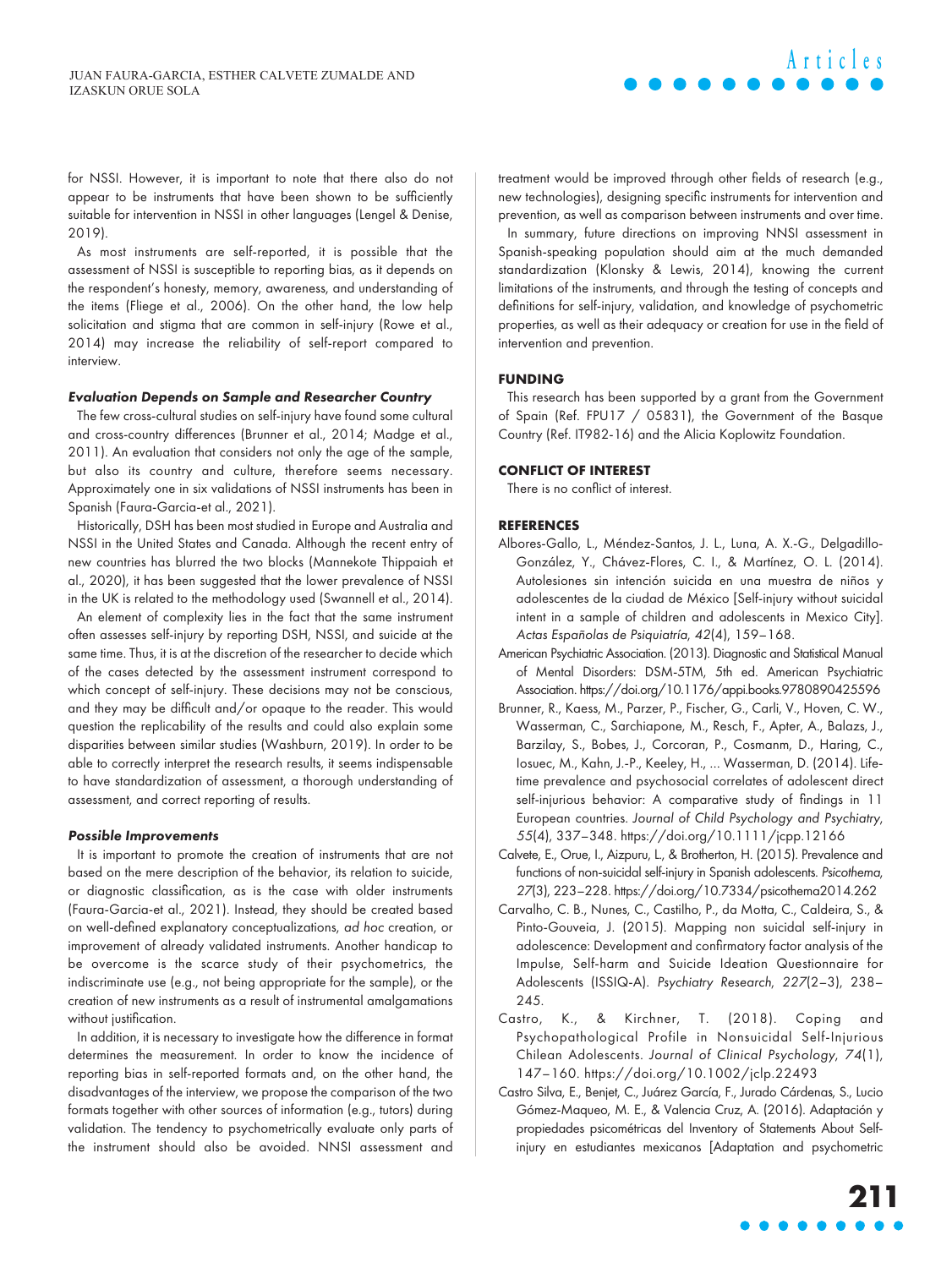properties of the Inventory of Statements About Self-injury in Mexican students]. Acta de Investigación Psicológica, 6(3), 2544–2551. <https://doi.org/10.1016/j.aipprr.2016.08.004>

- Castro Silva, E., Benjet, C., Juárez García, F., Jurado Cárdenas, S., Lucio Gómez-Maqueo, M. E., & Valencia Cruz, A. (2017). Non-suicidal selfinjuries in a sample of Mexican university students. Salud Mental, 40(5), 191–200.<https://doi.org/10.17711/SM.0185-3325.2017.025>
- Chapman, A. L., Gratz, K. L., & Brown, M. Z. (2006). Solving the puzzle of deliberate self-harm: The experiential avoidance model. Behaviour Research and Therapy, 44(3), 371–394. <https://doi.org/10.1016/j.brat.2005.03.005>
- Chávez-Flores, Hidalgo-Rasmussen, C. A., & Yanez-Peñúñuri, L. Y. (2019). Assessment tools of non-suicidal self-injury in adolescents 1990-2016: a systematic review. Ciência & Saúde Coletiva, 24(8), 2871–2882. [https://doi.org/10.1590/1413-](https://doi.org/10.1590/1413-81232018248.18502017) [81232018248.18502017](https://doi.org/10.1590/1413-81232018248.18502017)
- Chávez-Flores, Y., Hidalgo-Rasmussen, C., & González-Betanzos, F. (2018). Adaptación transcultural del cuestionario ISSIQ-A para evaluar Impulsividad, Autolesión No Suicida e Ideación Suicida en adolescentes mexicanos [A cross-cultural adaptation of the ISSIQ-A questionnaire to assess Impulsivity, Non-Suicidal Self-Injury, and Suicidal Ideation in Mexican adolescents]. Terapia Psicológica, 36(2), 91–99. [https://doi.org/10.4067/S0718-](https://doi.org/10.4067/S0718-48082018000200091) [48082018000200091](https://doi.org/10.4067/S0718-48082018000200091)
- Cipriano, A., Cella, S., & Cotrufo, P. (2017). Nonsuicidal Self-injury: A Systematic Review. Frontiers in Psychology, 8, 1946. <https://doi.org/10.3389/fpsyg.2017.01946>
- Daukantaitė, D., Lundh, L.-G., Wångby-Lundh, M., Claréus, B., Bjärehed, J., Zhou, Y., & Liljedahl, S. I. (2020). What happens to young adults who have engaged in self-injurious behavior as adolescents? A 10-year follow-up. European Child & Adolescent Psychiatry.<https://doi.org/10.1007/s00787-020-01533-4>
- Emiliano, I. (2014). Validación de una cédula diagnóstica de autolesiones en un hospital psiquiátrico infantil de la Ciudad de México [Validation of a diagnostic form for self-injury in a children's psychiatric hospital in Mexico City]. Universidad Nacional Autónoma de México.
- Faura‐Garcia, J., Orue, I., & Calvete, E. (2021). Clinical assessment of non‐suicidal self‐injury: A systematic review of instruments. Clinical Psychology & Psychotherapy, cpp.2537. <https://doi.org/10.1002/cpp.2537>
- Fliege, H., Kocalevent, R.-D., Walter, O. B., Beck, S., Gratz, K. L., Gutierrez, P. M., & Klapp, B. F. (2006). Three assessment tools for deliberate selfharm and suicide behavior: evaluation and psychopathological correlates. Journal of Psychosomatic Research, 61(1), 113–121. <https://doi.org/10.1016/j.jpsychores.2005.10.006>
- Fox, K. R., Franklin, J. C., Ribeiro, J. D., Kleiman, E. M., Bentley, K. H., & Nock, M. K. (2015). Meta-analysis of risk factors for nonsuicidal self-injury. Clinical Psychology Review, 42, 156–167. <https://doi.org/10.1016/j.cpr.2015.09.002>
- García-Mijares, J. F., Alejo-Galarza, G. de J., Mayorga-Colunga, S. R., Guerrero-Herrera, L. F., & Ramírez-GarcíaLuna, J. L. (2015). Validación al español del Self-Harm Questionnaire para detección de autolesionismo en adolescentes [Validation in

Spanish of the Self-Harm Questionnaire for detection of self-harm in adolescents]. Salud Mental, 38(4), 287–292. <https://doi.org/10.17711/SM.0185-3325.2015.039>

- García-Nieto, R., Blasco-Fontecilla, H., Paz Yepes, M., & Baca-García, E. (2013). Traducción y validación de la Self-Injurious Thoughts and Behaviors Interview en población española con conducta suicida [Translation and validation of the Self-Injurious Thoughts and Behaviors Interview in Spanish population with suicidal behavior]. Revista de Psiquiatría y Salud Mental, 6(3), 101–108.<https://doi.org/10.1016/j.rpsm.2012.07.001>
- Gratz, K. L. (2001). Measurement of deliberate self-harm: Preliminary data on the Deliberate Self-Harm Inventory. Journal of Psychopathology and Behavioral Assessment, 23(4), 253–263.
- Gratz, K. L. (2007). Targeting emotion dysregulation in the treatment of self-injury. Journal of Clinical Psychology, 63(11), 1091– 1103.<https://doi.org/10.1002/jclp.20417>
- Hasking, P., Lewis, S. P., Robinson, K., Heath, N. L., & Wilson, M. S. (2019). Conducting research on nonsuicidal self-injury in schools: Ethical considerations and recommendations. School Psychology International, 40(3), 217-234. <https://doi.org/10.1177/0143034319827056>
- Hasking, P., Whitlock, J., Voon, D., & Rose, A. (2017). A cognitive-emotional model of NSSI: using emotion regulation and cognitive processes to explain why people self-injure. Cognition and Emotion, 31(8), 1543–1556. <https://doi.org/10.1080/02699931.2016.1241219>
- Hawton, K., Witt, K. G., Taylor Salisbury, T. L., Arensman, E., Gunnell, D., Townsend, E., van Heeringen, K., & Hazell, P. (2015). Interventions for self‐harm in children and adolescents. Cochrane Database of Systematic Reviews, 12. <https://doi.org/10.1002/14651858.CD012013>
- International Society for the Study of Self-injury. (2006). What is selfinjury?<https://itriples.org/what-is-self-injury/>
- Joiner, T. E., Ribeiro, J. D., & Silva, C. (2012). Nonsuicidal Self-Injury, Suicidal Behavior, and Their Co-occurrence as Viewed Through the Lens of the Interpersonal Theory of Suicide. Current Directions in Psychological Science, 21(5), 342– 347.<https://doi.org/10.1177/0963721412454873>
- Klonsky, E. D. (2007). The functions of deliberate self-injury: A review of the evidence. Clinical Psychology Review, 27(2), 226–239. <https://doi.org/10.1016/j.cpr.2006.08.002>
- Klonsky, E. D., & Glenn, C. R. (2009). Assessing the Functions of Nonsuicidal Self-injury: Psychometric Properties of the Inventory of Statements About Self-injury (ISAS). Journal of Psychopathology and Behavioral Assessment, 31(3), 215–219. <https://doi.org/10.1007/s10862-008-9107-z>
- Klonsky, E. D., Glenn, C. R., Styer, D. M., Olino, T. M., & Washburn, J. J. (2015). The functions of nonsuicidal self-injury: Converging evidence for a two-factor structure. Child and Adolescent Psychiatry and Mental Health.<https://doi.org/10.1186/s13034-015-0073-4>
- Klonsky, & Lewis. (2014). Assessment of Nonsuicidal Self-injury. In M. K. Nock (Ed.), Handbook of suicide and self-injury (pp. 337– 351). Oxford University Press.
- Kraus, L., Schmid, M., & In-Albon, T. (2020). Anti-Suicide Function of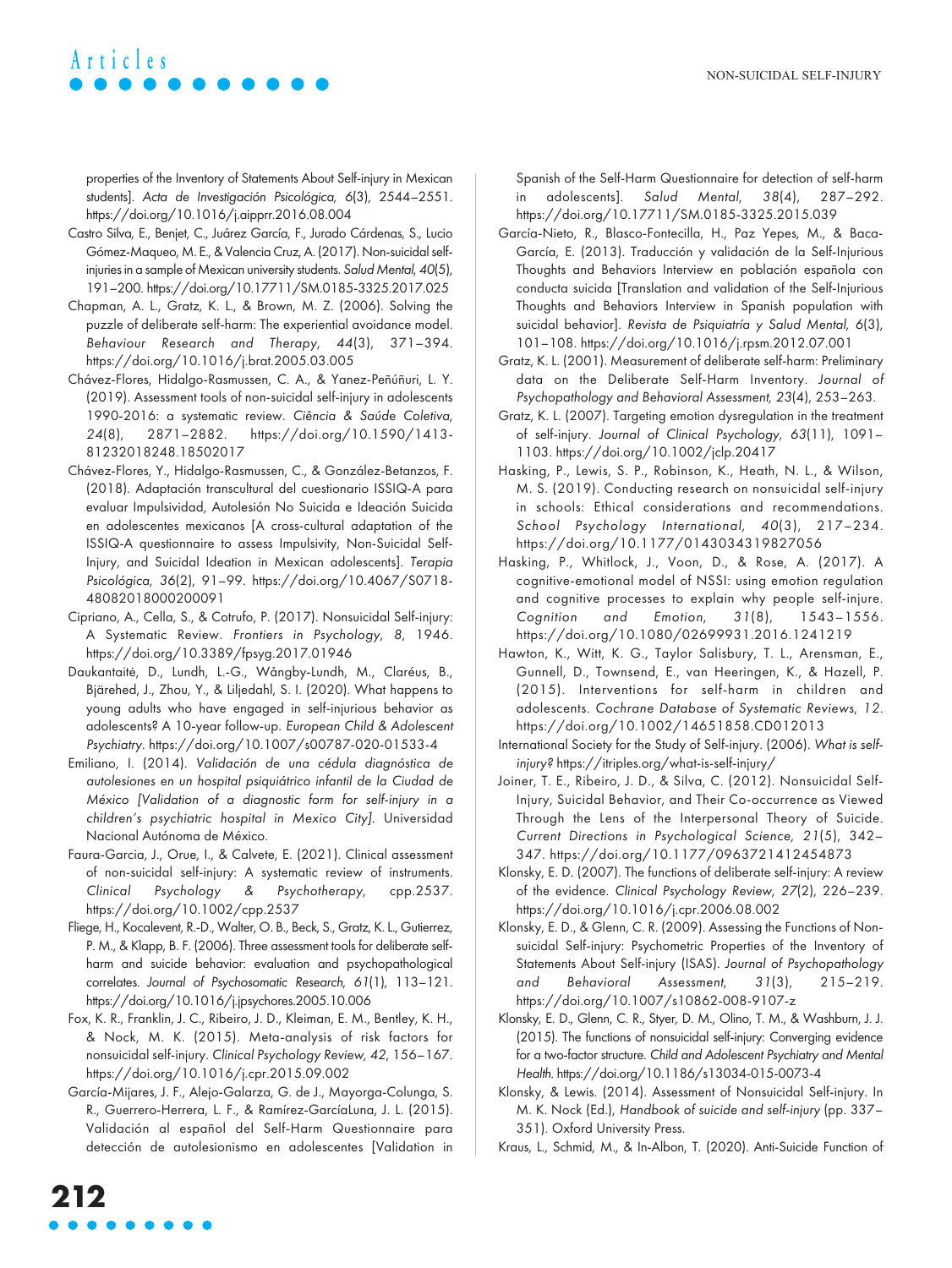Nonsuicidal Self-Injury in Female Inpatient Adolescents. Frontiers in Psychiatry, 11, 490.<https://doi.org/10.3389/fpsyt.2020.00490>

- Kruzan, K. P., & Whitlock, J. (2019). Processes of Change and Nonsuicidal Self-Injury: A Qualitative Interview Study With Individuals at Various Stages of Change. Global Qualitative Nursing Research, 6, 233339361985293. <https://doi.org/10.1177/2333393619852935>
- Kruzan, K. P., Whitlock, J., & Hasking, P. (2020). Development and initial validation of scales to assess Decisional Balance (NSSI-DB), Processes of Change (NSSI-POC), and Self-Efficacy (NSSI-SE) in a population of young adults engaging in nonsuicidal self-injury. Psychological Assessment, 32(7), 635–648. <https://doi.org/10.1037/pas0000821>
- Lengel, G. J., & Denise, S. (2019). Comprehensive Assessment of Nonsuicidal Self-Injury. In J. J. Washburn (Ed.), Nonsuicidal Self-Injury: Advances in Research and Practice (First). Routledge. <https://doi.org/10.4324/9781315164182>
- Linehan, M. M. (1993). Cognitive-behavioral Treatment of Borderline Personality Disorder (1st ed.). Guilford Publications. <https://books.google.es/books?id=UZim3OAPwe8C>
- Linehan, M. M., Comtois, K. A., Brown, M. Z., Heard, H. L., & Wagner, A. (2006). Suicide Attempt Self-Injury Interview (SASII): Development, reliability, and validity of a scale to assess suicide attempts and intentional self-injury. Psychological Assessment, 18(3), 303–312. <https://doi.org/10.1037/1040-3590.18.3.303>
- Liu, R. T. (2017). Characterizing the course of non-suicidal selfinjury: A cognitive neuroscience perspective. Neuroscience and Biobehavioral Reviews, 80(6), 159–165. <https://doi.org/10.1016/j.neubiorev.2017.05.026>
- Lloyd, E. E. (1997). Self-Mutilation in a Community Sample of Adolescents. LSU Historical Dissertations and Theses
- Madge, N., Hawton, K., McMahon, E. M., Corcoran, P., Leo, D. De, Wilde, E. J. De, Fekete, S., Heeringen, K. Van, Ystgaard, M., & Arensman, E. (2011). Psychological characteristics, stressful life events and deliberate self-harm: findings from the Child & Adolescent Self-harm in Europe (CASE) Study. European Child & Adolescent Psychiatry, 20(10), 499.
- Mannekote Thippaiah, S., Shankarapura Nanjappa, M., Gude, J. G., Voyiaziakis, E., Patwa, S., Birur, B., & Pandurangi, A. (2020). Non-suicidal self-injury in developing countries: A review. The International Journal of Social Psychiatry, 20764020943627. <https://doi.org/10.1177/0020764020943627>
- Morales, J. J., Buser, T. J., & Farag, M. S. (2018). Comparison of brief measures of the prevalence of nonsuicidal self-injury in a nonclinical sample of young adults. Journal of Mental Health Counseling, 40(2), 156–171.<https://doi.org/10.17744/mehc.40.2.05>
- Muehlenkamp, J. J., Xhunga, N., & Brausch, A. M. (2018). Self-injury Age of Onset: A Risk Factor for NSSI Severity and Suicidal Behavior. Archives of Suicide Research, 0(1), 1–13. <https://doi.org/10.1080/13811118.2018.1486252>
- Neira, M. D. De, García-Nieto, R., León-Martinez, V. De, Fominaya, M. P., Baca-García, E., & Carballo, J. J. (2015). Prevalencia y funciones de los pensamientos y conductas autoagresivas en una muestra de adolescentes evaluados en consultas externas de

salud mental [Prevalence and functions of self-injurious thoughts and behaviors in a sample of adolescents evaluated in mental health outpatient clinics]. Revista de Psiquiatria y Salud Mental, 8(3), 137–145.<https://doi.org/10.1016/j.rpsm.2013.09.003>

**Articles**

- Nock, M. K. (2014). The Oxford handbook of suicide and self-injury. Oxford University Press.
- Nock, M. K., & Favazza, A. R. (2009). Nonsuicidal self-injury: definition and classification. In M. K. Nock (Ed.), Understanding Nonsuicidal Self-Injury: Origins, Assessment, and Treatment (pp. 9–18). American Psychological Association.
- Nock, M. K., Holmberg, E. B., Photos, V. I., & Michel, B. D. (2007). Self-Injurious Thoughts and Behaviors Interview: Development, reliability, and validity in an adolescent sample. Psychological Assessment, 19(3), 309–317. [https://doi.org/10.1037/1040-](https://doi.org/10.1037/1040-3590.19.3.309) [3590.19.3.309](https://doi.org/10.1037/1040-3590.19.3.309)
- Nock, M. K., & Prinstein, M. J. (2004). A Functional Approach to the Assessment of Self-Mutilative Behavior. Journal of Consulting and Clinical Psychology, 72(5), 885–890. <https://doi.org/10.1037/0022-006X.72.5.885>
- Ougrin, D., & Boege, I. (2013). Brief report: The self harm questionnaire: A new tool designed to improve identification of self harm in adolescents. Journal of Adolescence, 36(1), 221-225. <https://doi.org/10.1016/j.adolescence.2012.09.006>
- Pérez, S., García‐Alandete, J., Cañabate, M., & Marco, J. H. (2020). Confirmatory factor analysis of the Inventory of Statements About Self-injury in a Spanish clinical sample. Journal of Clinical Psychology, 76(1), 102–117.<https://doi.org/10.1002/jclp.22844>
- Polihronis, C., Cloutier, P., Kaur, J., Skinner, R., & Cappelli, M. (2020). What's the harm in asking? A systematic review and meta-analysis on the risks of asking about suicide-related behaviors and selfharm with quality appraisal. Archives of Suicide Research, 1(1), 1–23.<https://doi.org/10.1080/13811118.2020.1793857>
- Rowe, S. L., French, R. S., Henderson, C., Ougrin, D., Slade, M., & Moran, P. (2014). Help-seeking behaviour and adolescent self-harm: A systematic review. Australian & New Zealand Journal of Psychiatry, 48(12), 1083–1095.<https://doi.org/10.1177/0004867414555718>
- Singhal, N., & Bhola, P. (2017). Ethical practices in communitybased research in non-suicidal self-injury: A systematic review. Asian Journal of Psychiatry, 30, 127–134. <https://doi.org/10.1016/j.ajp.2017.08.015>
- Solis-Espinoza, M., & Gómez-Peresmitré, G. (2020). Cuestionario de Riesgo de Autolesión (CRA): propiedades psicométricas y resultados en una muestra de adolescentes [Self-Injury Risk Questionnaire (CRA): psychometric properties and results in a sample of adolescents]. Revista Digital Internacional de Psicología y Ciencia Social, 6(1), 123–141. <https://doi.org/10.22402/j.rdipycs.unam.6.1.2020.206.123-141>
- Sutton, J. (2007). Healing the Hurt within: Understand Self‐injury and Self-harm, and Heal the Emotional Wounds. (3rd ed.). How to books Ltd.
- Suyemoto, K. L. (1998). The functions of self-mutilation. Clinical Psychology Review, 18(5), 531–554. [https://doi.org/10.1016/s0272-](https://doi.org/10.1016/s0272-7358(97)00105-0) [7358\(97\)00105-0](https://doi.org/10.1016/s0272-7358(97)00105-0)
- Swannell, S. V., Martin, G. E., Page, A., Hasking, P., & St John, N. J. (2014). Prevalence of Nonsuicidal Self-Injury in Nonclinical